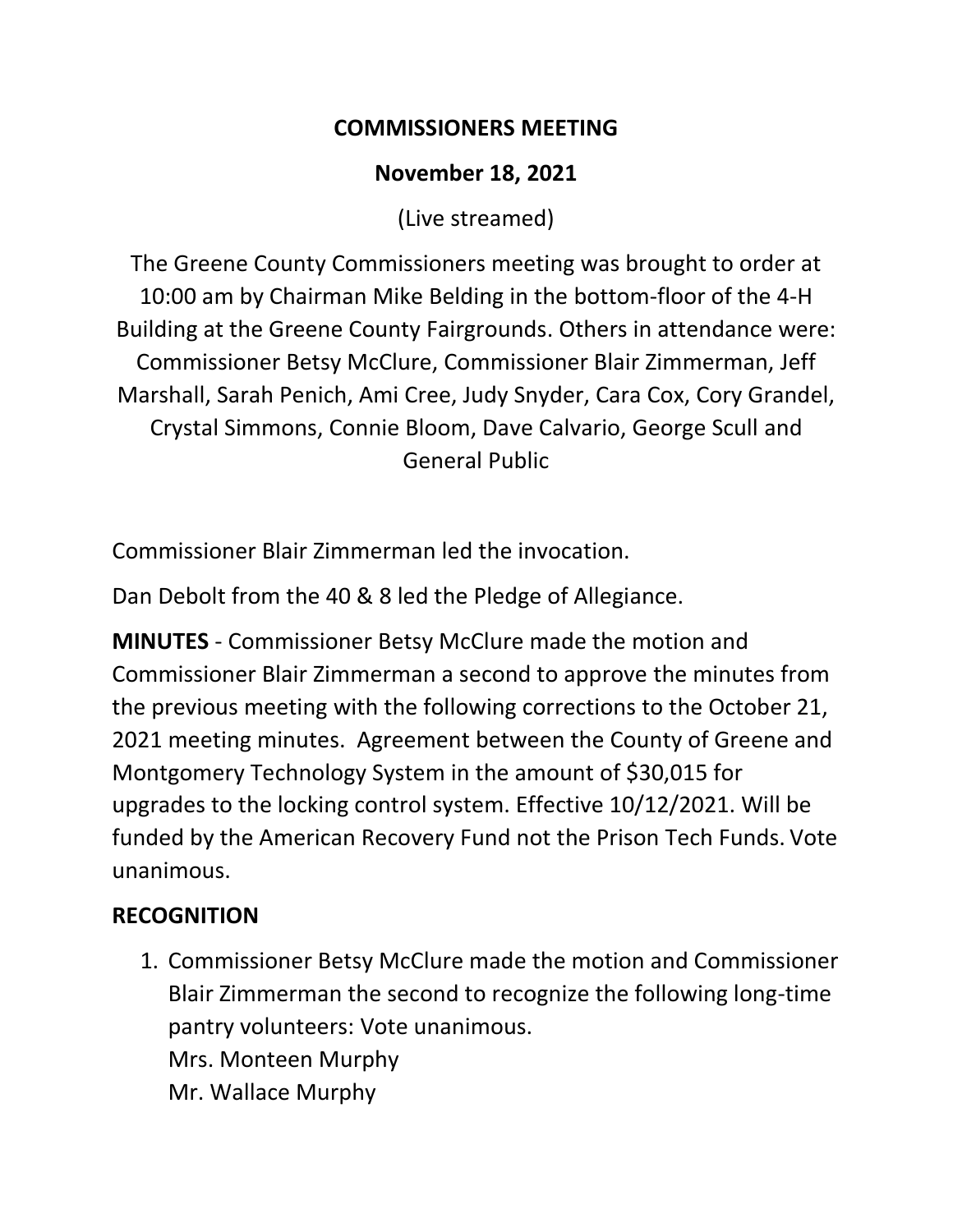Mrs. Shirley Burris Mr. Harry Burris Ms. Ellen Fern Weaver Mrs. Patty Bane

#### **PROCLAMATION**

- 1. Commissioner Betsy McClure made the motion and Commissioner Blair Zimmerman a second to approve a Proclamation that November 8, 2021 be Greene County's Parents as Teachers Day. Vote unanimous.
- 2. Commissioner Betsy McClure made the motion and Commissioner Blair Zimmerman a second to approve a Proclamation for November 12-18, 2021 National Community Foundation Week. Vote unanimous.

### **FINANCE AND ADMINISTRATION**

- 1. Commissioner Betsy McClure made the motion and Commissioner Blair Zimmerman a second to approve Change Order #1 from Mackin Engineering for Wisecarver Recreation Facility. Change Order is for Engineering and Construction Management Services, totaling \$51,100 as follows: Vote unanimous.
	- a) E&S Plan for Borrow Site \$10,000
	- b) Revised Scope of Work \$6,000
	- c) Additional Construction Management and Construction Inspection Services - \$35,100. Effective 11/4/2021
- 2. Commissioner Betsy McClure made the motion and Commissioner Blair Zimmerman a second to approve an allocation of \$6,500 to the Jefferson Volunteer Fire Company for a mechanical CPR device. Vote unanimous.
- 3. Commissioner Betsy McClure made the motion and Commissioner Blair Zimmerman a second to approve Change Order #3 Revised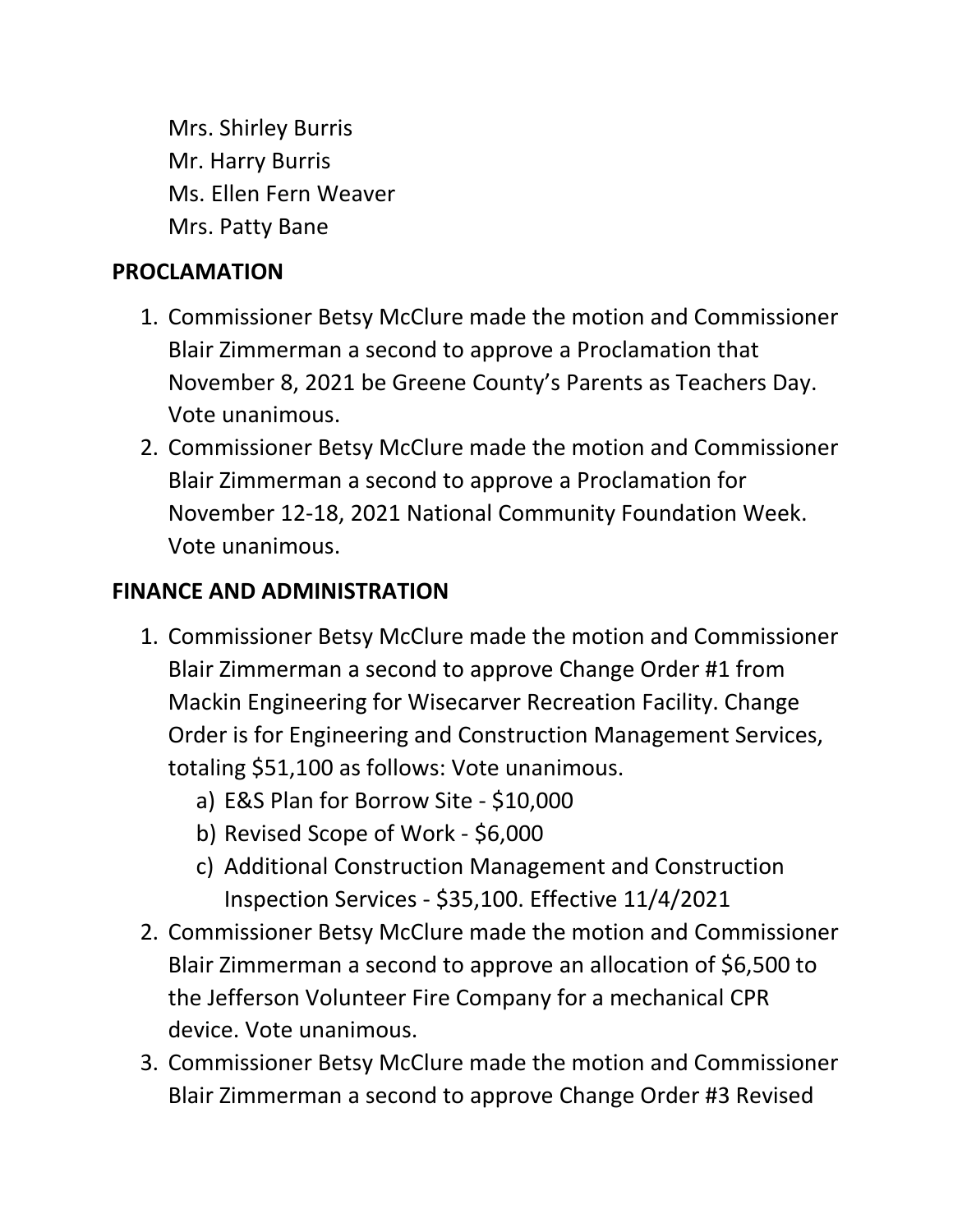from Costabile Construction Inc. for Wiscarver Park Winter Shut-Down Cost in the amount of \$21,600. Vote unanimous.

- 4. Commissioner Betsy McClure made the motion and Commissioner Blair Zimmerman a second to approve the Chief Clerk to send Notice of Acquisition letters to adjacent property owners to Greene County Bridge 15 through the County's Bridge Engineer and their Right of Way Subcontractor, Arrow Land Solutions, LLC. Vote unanimous.
- 5. Commissioner Betsy McClure made the motion and Commissioner Blair Zimmerman a second to approve a lease between G&G Coin LLC and the County of Greene. This is for jukebox services at Mon View Roller Rink. Terms of the lease are G&G Coin will take the first 30% then the remaining balance is split 50/50. One year term. Effective 10/28/2021. Vote unanimous.
- 6. Commissioner Betsy McClure made the motion and Commissioner Blair Zimmerman a second to reappoint Rich Cleveland to the SPC Board for a term that will end on 12/31/2025. Vote unanimous.
- 7. Commissioner Betsy McClure made the motion and Commissioner Blair Zimmerman a second to approve the Notice of Ordinances; 2021-01, 2021-02 and 2021-03 for Real Estate Tax Exemption. As advertised. Vote unanimous.
- 8. Commissioner Betsy McClure made the motion and Commissioner Blair Zimmerman a second to approve the Lease of a SendPro 2000 Postage Machine with Amasti for 63 months in the amount of \$18,600.75. Effective 11/8/2021. Vote unanimous.
- 9. Commissioner Betsy McClure made the motion and Commissioner Blair Zimmerman a second to adopt the Proposed 2022 General Fund Budget and direct the Chief Clerk to advertise final action on the same for December 16th, 2021 and to make the proposed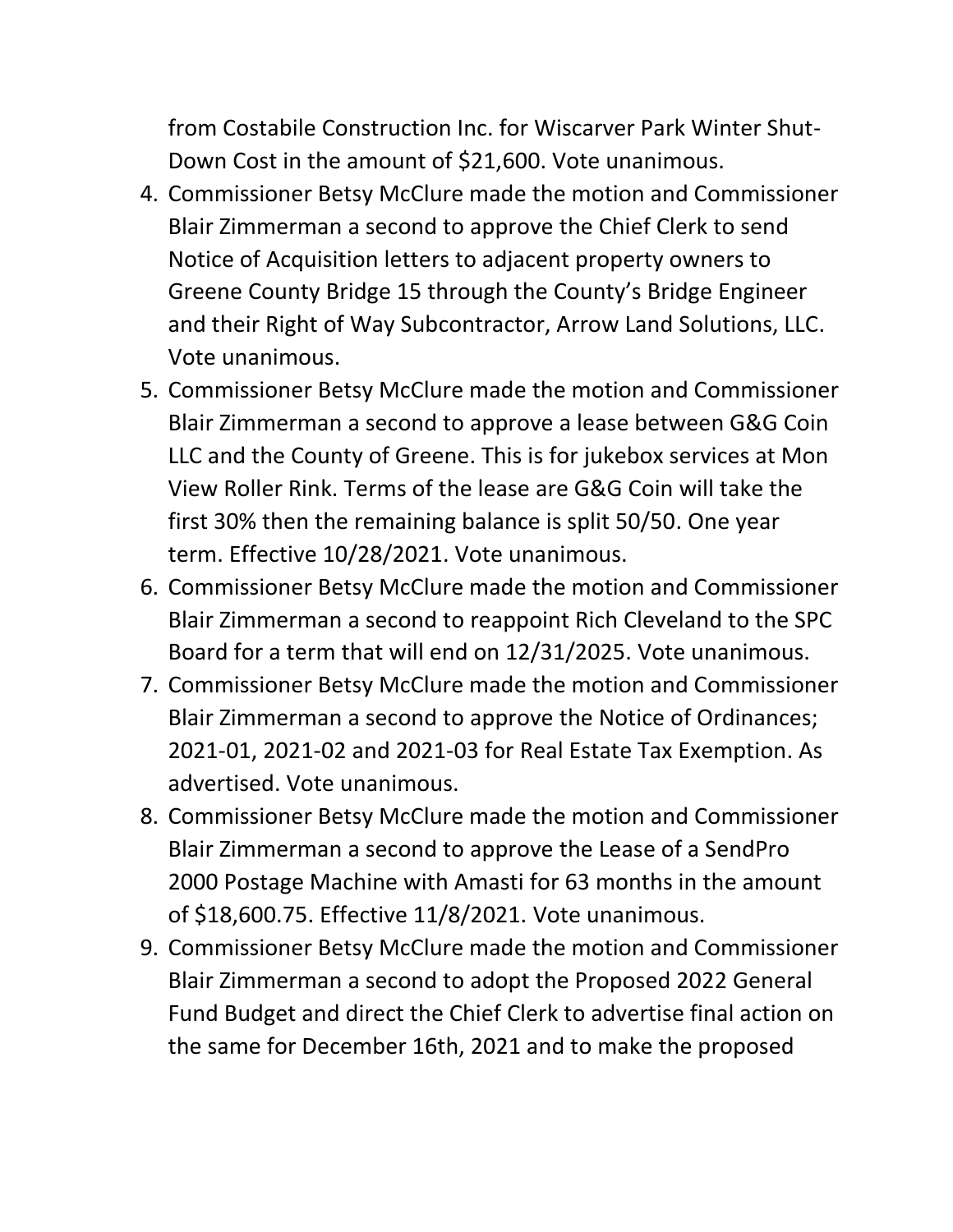budget available for public inspection for a period of 20 days during normal working hours in his office. Vote unanimous.

- 10. Commissioner Betsy McClure made the motion and Commissioner Blair Zimmerman a second to approve the 5-year Lease Agreement for Greene County's Recycling Program between the County of Greene and the United Mine Workers of America Career Centers, INC. (UMWACC). The County agrees to pay UMWACC \$5 for the initial term and yearly installments of \$1 per year. Vote unanimous.
- 11. Commissioner Betsy McClure made the motion and Commissioner Blair Zimmerman a second to approve the appointment of Greta Mooney to the Planning Commission Board. Term will expire on 12/31/2021. Vote unanimous.

# **CDBG/HOME**

- 1. Commissioner Betsy McClure made the motion and Commissioner Blair Zimmerman a second to approve an extension of Federal Fiscal Year 2018 contract # C000070359, Cumberland Township Activity Wood Avenue Retaining Wall due to delays caused by COVID-19. Vote unanimous.
- 2. Commissioner Betsy McClure made the motion and Commissioner Blair Zimmerman a second to approve a Forgivable Advance for Small Business Assistance (FASBA) in the amount of \$33,516.00 to Pennsylvania Livestock Auction pending Financial Analysis and Committee approval. Vote unanimous.
- 3. Commissioner Betsy McClure made the motion and Commissioner Blair Zimmerman a second to table the amendment to the environmental consulting services agreement with AMO Environmental Decisions for the second set of site-specific Tier II environmental reviews to be completed for the identified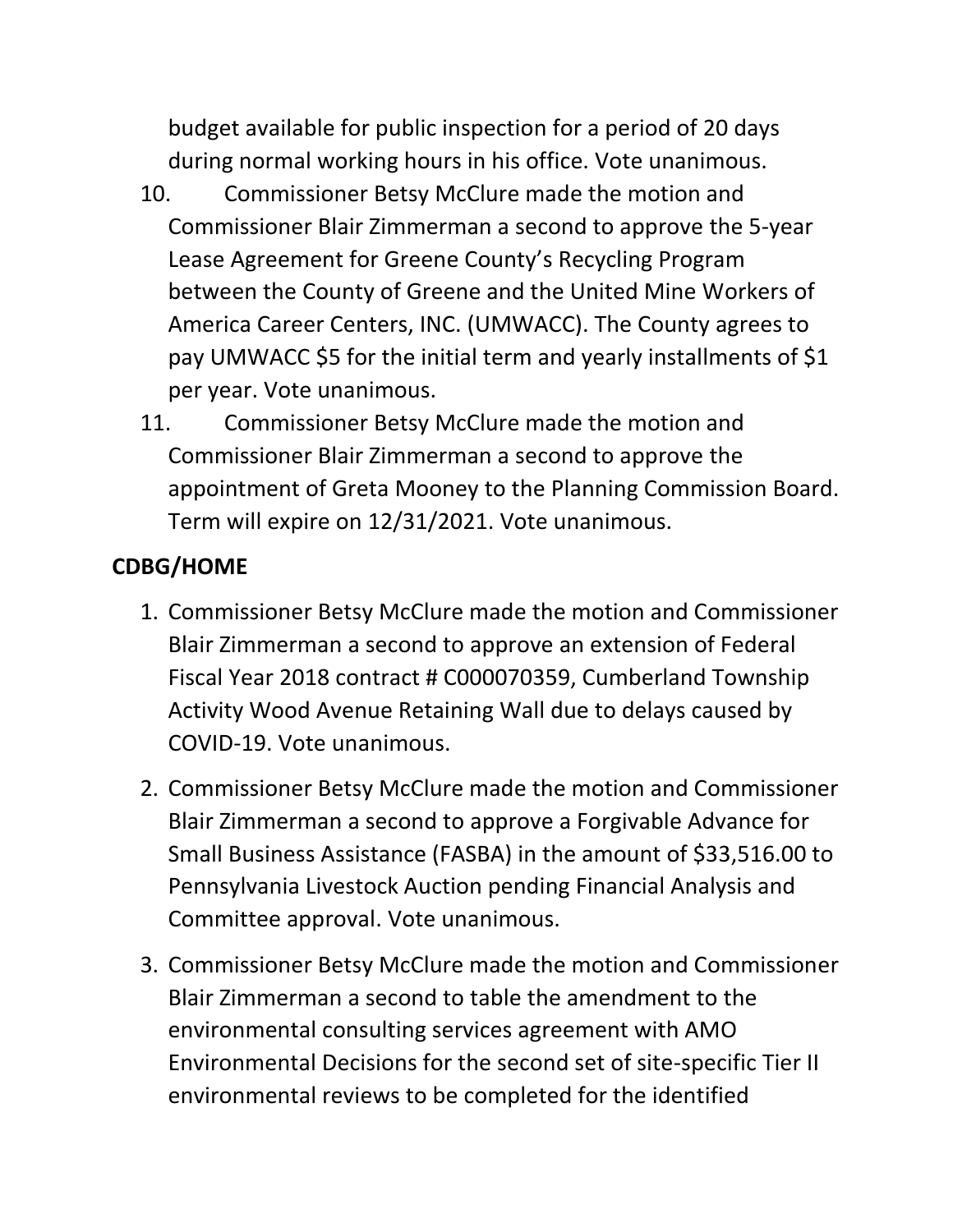structures and also any structures that qualify for emergency rehabilitation outlined in the Housing Rehabilitation Policy and Procedures. Vote unanimous to table.

### **CONSERVATION**

1. Commissioner Betsy McClure made the motion and Commissioner Blair Zimmerman a second to approve the reappointment of Glodenna Halstead as Farmer Director for a 3-year term and Melissa Adamson as Public Director for a 3-year term to the Conservation Board and Mike Belding as Commissioner Representative for a 1-year term. Vote unanimous.

# **CYS**

- 1. Commissioner Betsy McClure made the motion and Commissioner Blair Zimmerman a second to approve the resignation of Tammy Davis from the CYS Advisory Board. Vote unanimous.
- 2. Commissioner Betsy McClure made the motion and Commissioner Blair Zimmerman a second to approve Diakon Lutheran Services Contract, FY 21-22, \$50.05 - \$189.82/ day. Vote unanimous.
- 3. Commissioner Betsy McClure made the motion and Commissioner Blair Zimmerman a second to approve Taylor Diversion Programs, Inc., Contract FY 21-22, \$208.00/ day. Vote unanimous.
- 4. Commissioner Betsy McClure made the motion and Commissioner Blair Zimmerman a second to approve Dr. Eric Bernstein Contract, FY 20-21, \$100.00 – \$450.00 Flat, \$250.00 hourly. Vote unanimous.
- 5. Commissioner Betsy McClure made the motion and Commissioner Blair Zimmerman a second to approve The Academy- Community Specialists Corporation Contract, FY 21-22, \$261.30 - \$350.00/ day
- 6. Commissioner Betsy McClure made the motion and Commissioner Mike Belding the second to approve BluePrints Contract, FY 21-22,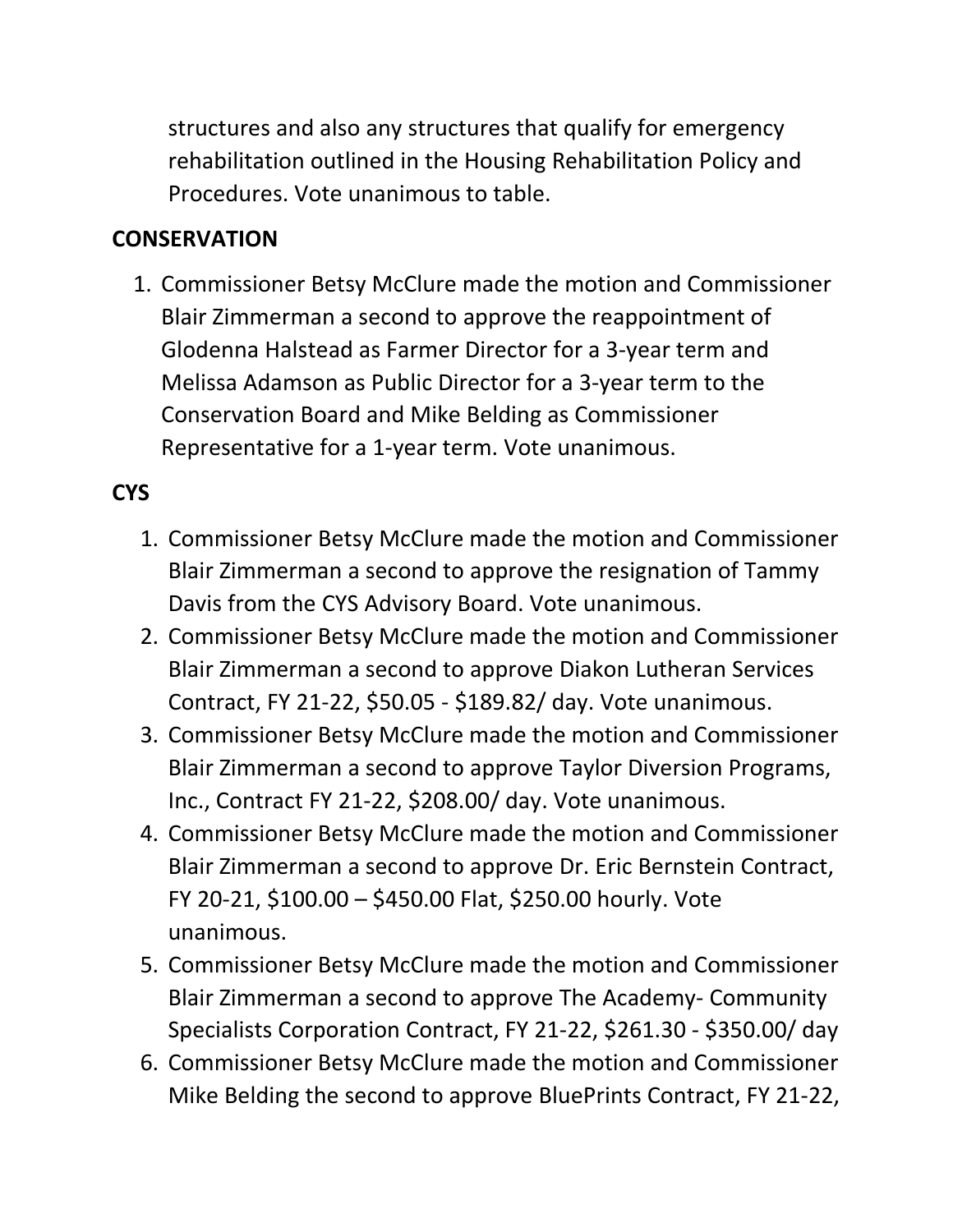\$107.50 hourly. Motion passes. Commissioner Blair Zimmerman abstained due to conflict.

7. Commissioner Betsy McClure made the motion and Commissioner Blair Zimmerman a second to approve George Junior Republic in Pennsylvania Contract, FY 21-22, \$80.97 - \$277.83/ day Vote unanimous.

### **HUMAN SERVICES**

1. Commissioner Betsy McClure made the motion and Commissioner Blair Zimmerman a second to approve the PHARE Closeout reports for 2012 and 2015 project years Vote unanimous..

### **IDA**

1. Commissioner Betsy McClure made the motion and Commissioner Blair Zimmerman a second to approve the Cooperation Agreement between the County of Greene and the Greene County Industrial Development Authority effective January 1, 2022 through December 31, 2026. Vote unanimous.

#### **IT**

1. Commissioner Betsy McClure made the motion and Commissioner Blair Zimmerman a second to approve the agreement between AEC Group and the County of Greene for the renewal of the support/maintenance agreement on the County's Nimble Storage Devices. This is a 3-year agreement at a one-time cost of \$12,770.10. This contract will be paid for out of recovery funds. Effective 10/28/2021. Vote unanimous.

#### **JAIL**

1. Commissioner Betsy McClure made the motion and Commissioner Blair Zimmerman a second to approve the Agreement between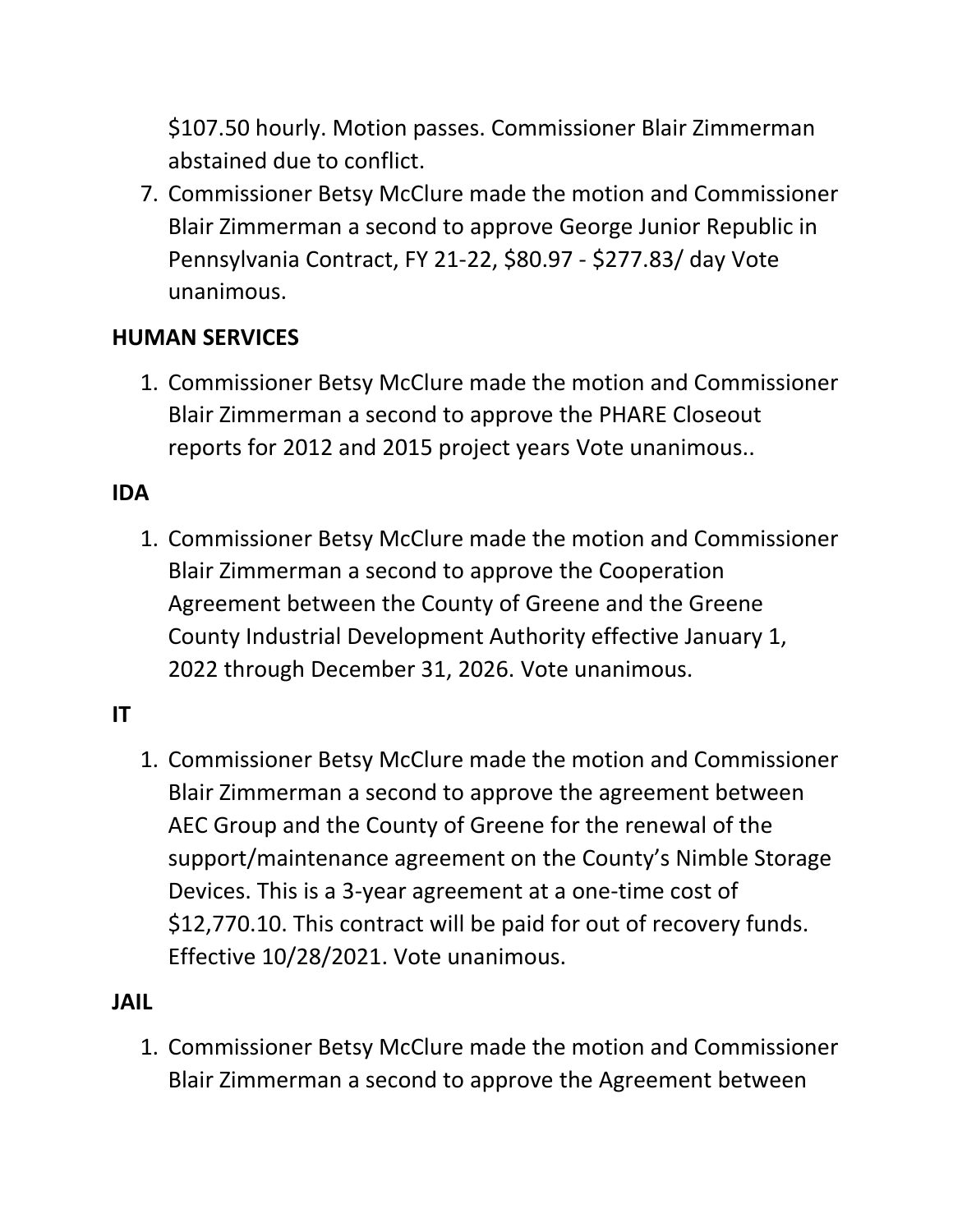Advent Communications and the County of Greene. This is for the upgrade to the existing Video Surveillance System at a cost of \$20,667.40 paid out of the Jail's Tech Fund Balance. Effective 10/25/2021. Vote unanimous.

# **PLANNING AND COMMUNITY DEVELOPMENT**

- 1. Commissioner Betsy McClure made the motion and Commissioner Blair Zimmerman a second to approve a resolution to submit an application to the Pennsylvania Housing Affordability and Rehabilitation Enhancement Fund (PHARE) in the amount of \$1,054,199.00. Vote unanimous.
- 2. Commissioner Betsy McClure made the motion and Commissioner Blair Zimmerman a second to approve a local ten percent (10%) match in the amount of \$105,419.00 for the Pennsylvania Housing Affordability and Rehabilitation Enhancement Fund (PHARE) Application. Vote unanimous.

## **PROBATION**

1. Commissioner Betsy McClure made the motion and Commissioner Blair Zimmerman a second to approve the Greene County Probation/Parole Grant in Aid for FY 2021/2022 for \$29,815 to support salaries. Effective 11/10/2021. Vote unanimous.

# **TOURISM**

1. Commissioner Betsy McClure made the motion and Commissioner Blair Zimmerman a second to approve the Field Experience Affiliation Agreement between the County of Greene and Waynesburg University. Vote unanimous.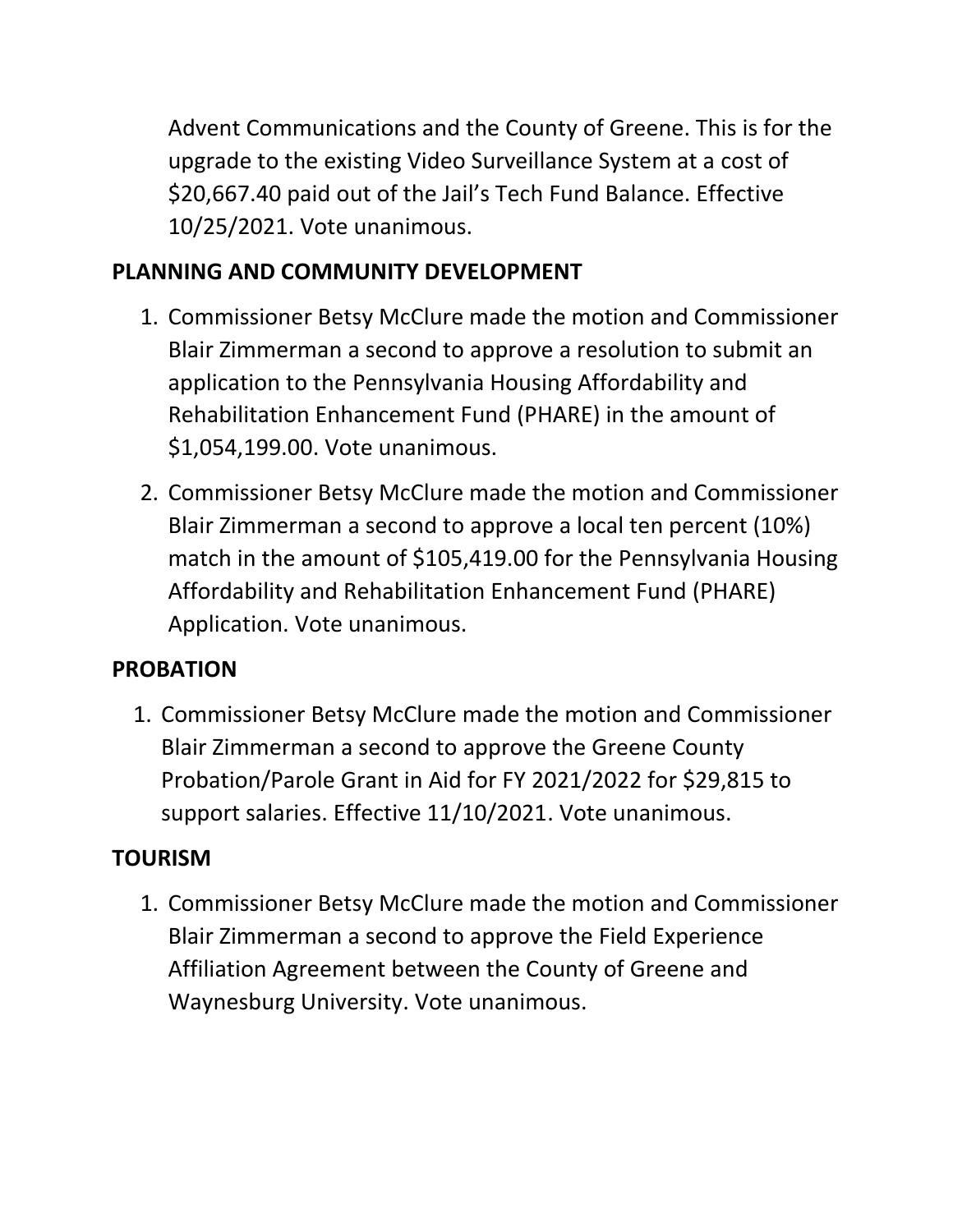#### **NOTICES**

- 1.EQM is applying for coverage under the ESCGP-3 for Spicket Compressor Station (Major Modification) located Wayne Township.
- 2.EQM submitted an application for an ESCGP-3 permit for NIBEH008 project located in Richhill Township.
- 3.Sugar Grove Union Church submitted an application for a GP-3 Streambank Stabilization and Gravel Bar Removal Permit.
- 4.Consol submitted an application to PA DEP for Enlow Fork Mine Permit 30841317 H6-H10 Development located in Morris and Washington Township.
- 5.Consol submitted an application to PA DEP for Harvey Mine Permit 30121301 Located in Morris, Franklin and Center Township.
- 6.EQM is applying to the PA DEP for a ESCGP-3 and a Chapter 105 permit and a GP-8 for NIDBS006 &NIDBH006 & Beacon Dehydration/Interconnect Project located in Jackson Township.
- 7.PA Department of Conservation and Natural Resources intends to request a waiver under 25 PA Code Chapter 105 for Ryerson Station Floodplain Restoration. Located in Richhill Township.
- 8.PA DEP sent notification of a revised Coal Mining Activity Permit for Cumberland Mine Coal Refuse Disposal Area No. 3 located in Whiteley Township.
- 9.Franklin Township intends to submit a GP-11 for Laurel Run Road Bridge Replacement. Located in Franklin Township.
- 10. Marshall County Coal Resources, Inc. applied for a mining activity permit for Marshall County Mine located in Aleppo Township.